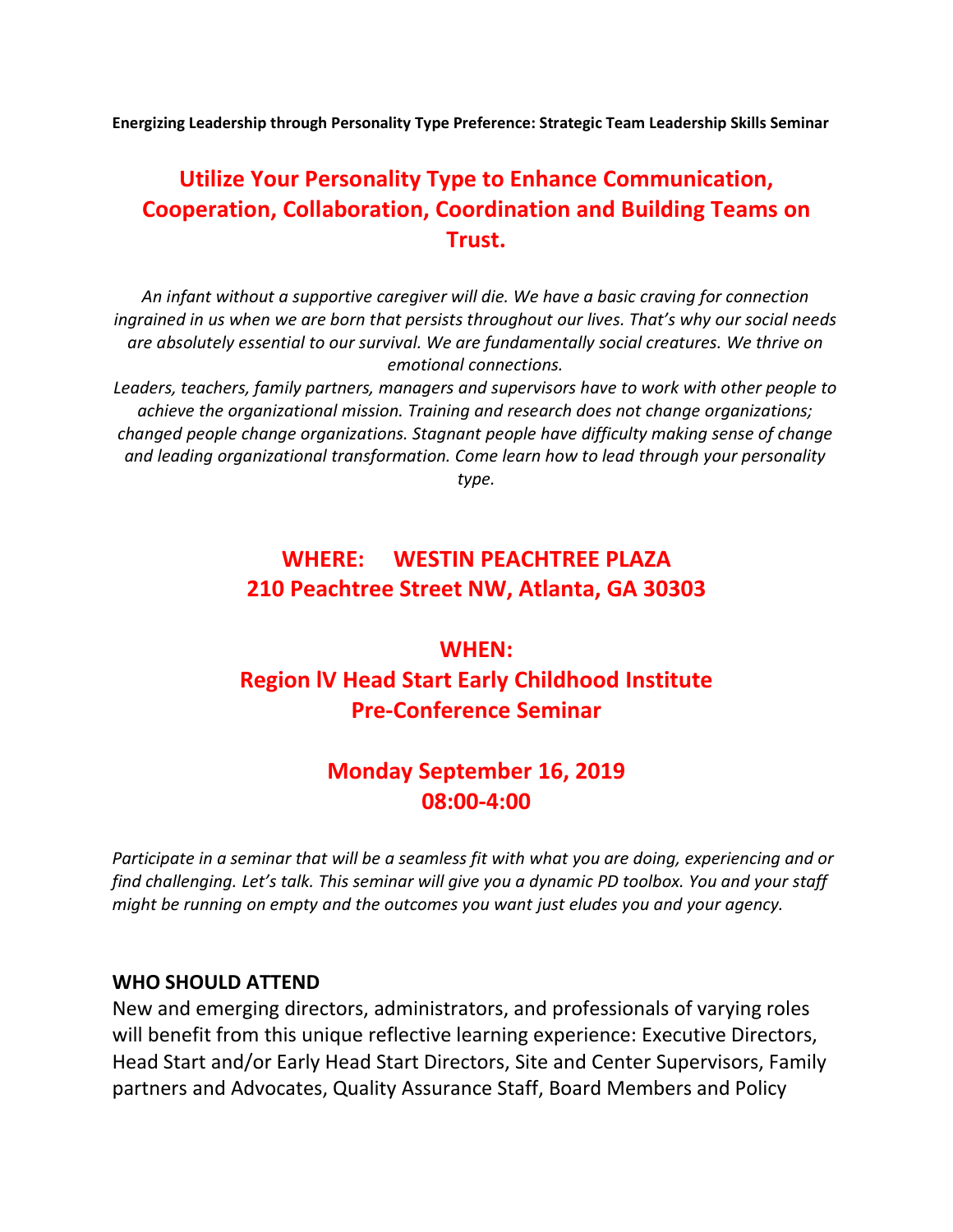Council members, grantees in Cohort 3, or any key staff person with present or future responsibility and accountability in program management.

#### LEARNING OUTCOMES:

- 1. Participants will discover the inner strength of their personality type.
- 2. Participants will be aware of the impact of behavior on self and others.
- 3. A growth mindset will emerge.
- 4. Participants will hone tools to minimize workplace conflict.
- 5. Interpersonal communication will be enhanced.

#### Registration fee includes policy luncheon

Once a person realizes that it is not so much how other people treat them that matters most but how they treat and think about themselves, the battle with self is half won.

This workshop is based on the cutting edge research on personality type preference and its application.

### Overview of this interactive workshop:

1. Personality type assessment

Participants will understand their own personality type preferences; how they communicate, make decisions and deal with conflict and interact with other types. This is a great workshop for case managers and supervisors and anyone who understands that you have to work with and through other people to accomplish the organizational meeting. They may not hear you because they process information differently.

2. We give a handout that index what your type is comfortable with, another what your type has difficulty with, how your type can perform better in the team and how you can understand and work with other types.